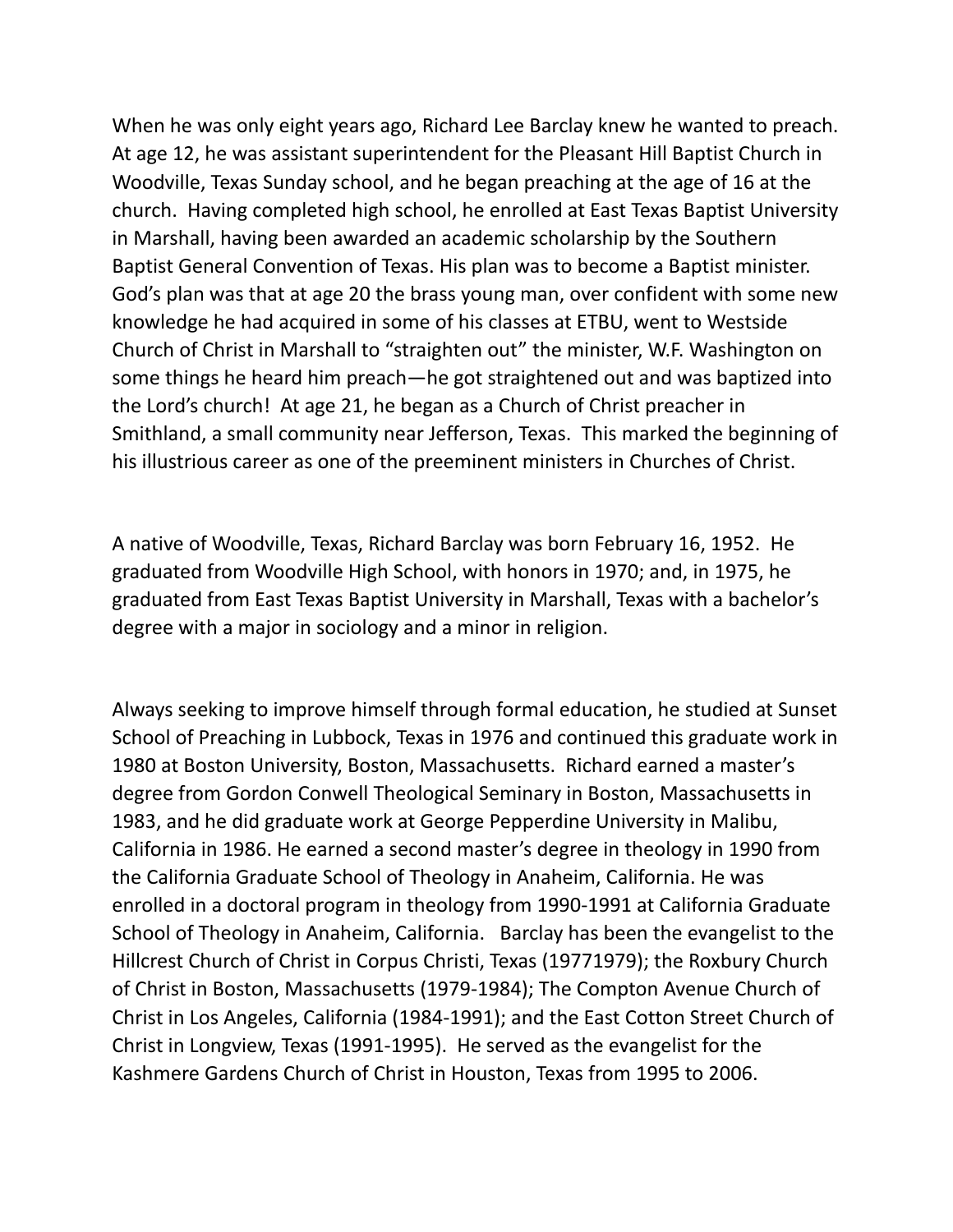The former senior minister of the Hillcrest Church of Christ in Decatur, Georgia (2006-2017), he led the congregation in a multi-million dollar building additions and renovations. Leading up to the building program, the dynamic minister launched Operation NOTE (New Opportunities To Expand), a capital stewardship campaign to liquidate the church's mortgage. He organized BRICK (Building Resources by Increasing Commitment to the Kingdom), another capital stewardship campaign during which more than \$2 million was raised for the construction of a new auditorium and administrative wing.

Too, he initiated a number of innovative ministries including golf and theatre arts. Also, he was editor-in-chief of the church newsletter, The Hillcrest Herald. Also, while he was minister at the Hillcrest congregation, he co-hosted the 70h Annual Churches of Christ National Lectureship. In addition, at Hillcrest, he organized Remembrance Sunday, a day to celebrate the lives of those who have transitioned.

During his tenure with the Hillcrest Church, the Decatur, Georgia branch of the NAACP recognized him as outstanding pastor in the community.

An avid golfer, he enjoys time on the links—a welcomed break from his demanding schedule; during his time at the Hillcrest Church, he organized an invitational golf tournament that raised money for a scholarship fund. Too, his desire to share the sport with Hillcrest youth led to the formation of a youth golf camp.

He recently answered a call from God to plant a church and is currently growing the Stonecrest Church of Christ in Lithonia, Georgia, with indications of a successful endeavor demonstrated by an initial gathering of some 250 Christians. He has led to Stonecrest Church to purchase a 45,000 square foot facility located on 12 acres of land in McDonough, Georgia where more than 350 assembled for their opening in October, 2018.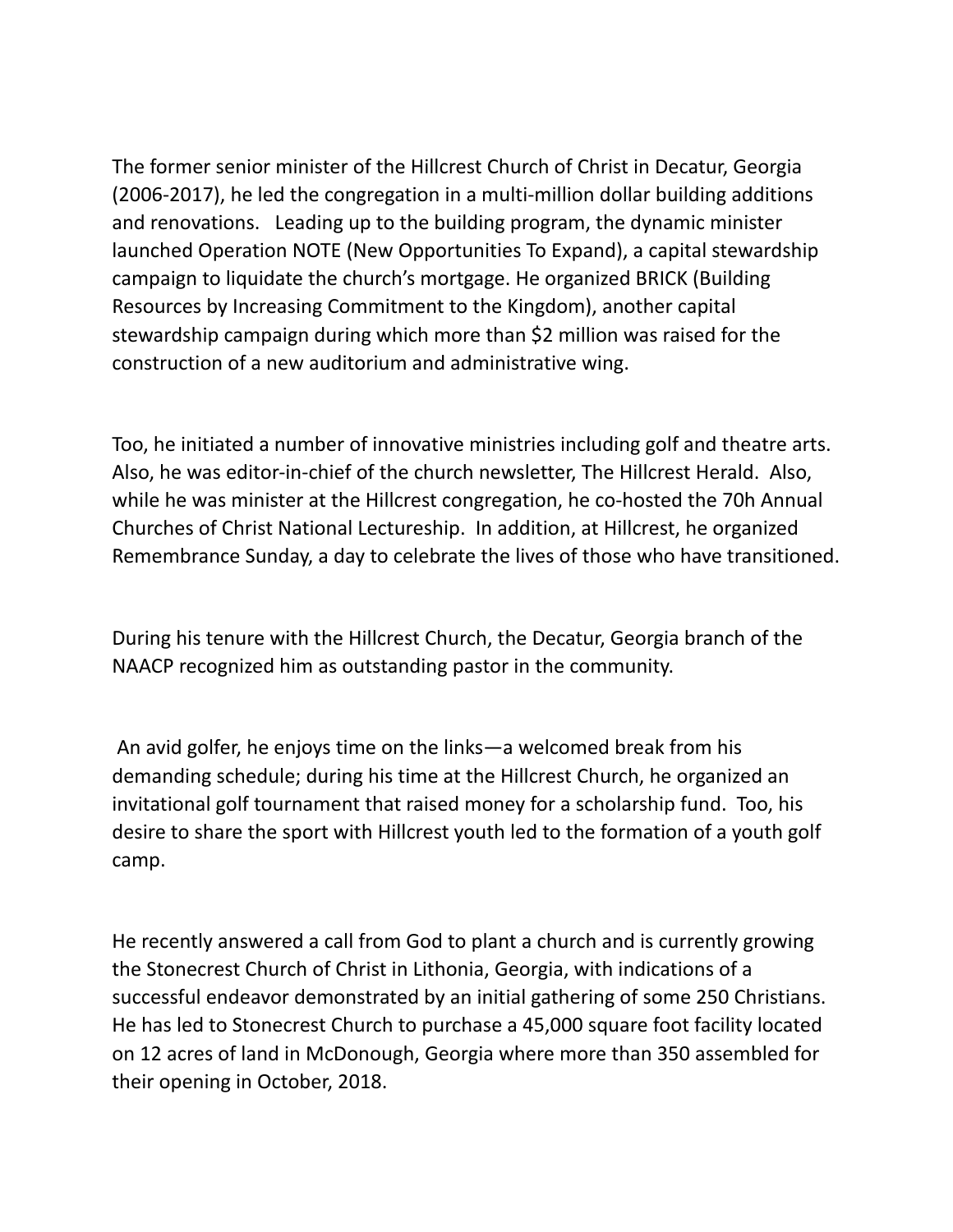Richard is a nationally known expositor of God's word and has preached and conducted meetings in over 40 states. He was privileged to preach in South Africa and Ethiopia in 1989 and 1994. He is a much sought-after speaker who has spoken at several lectureships and seminars including: Texas State Lectureship, Northeastern Lectureship (keynote address), Florida Evangelism Seminar (keynote address), Southwestern Christian College Lectureship, Abilene Christian University, Pepperdine University in Malibu, California; Houston City-wide Lectureship, Northeastern Youth Conference (keynote address), New England Evangelism Seminar, the National Church Lectureship (keynote addresses), and David Lipscomb University Lectureship (keynote address).

He conducted a very popular radio ministry, "Let The Bible Speak," in Boston, Massachusetts and conducted a television program "Sonshine From Heaven" for the Kashmere Gardens Church of Christ in Houston, Texas. Barclay served as the publicity chairman for the Los Angeles Campaign for Christ which was an annual cooperative effort held in August. A skilled writer, Richard served as a staff writer for the following publications: "Restoration Pulpit," "Watts Times," "Gospel Advocate" and "20th Century Christian." He continues to write for the "Christian Echo," and he was the founding editor of two magazines: "Manna," a family oriented magazine published bi-monthly and "Kerusso," a quarterly publication designed for serious Bible students. He has published two books, Where Your Treasure Is… and Marriage by Design.

Community involvement has been important to Barclay. During his tenure in Longview at the East Cotton congregation, he served on the Longview Branch NAACP Religious Affairs Committee as the chairman, the Gregg County Airport Board, the Board of Directors for the East Texas Literacy Council and the Longview Independent School District Public Information Advisory Committee. He served as the chaplain for the Longview Police Department and worked with the City of Longview Drug Task Force. Additionally, Richard worked with the Texas Adolescent and Family Substance Abuse Academy as well as, the South Longview Economic Development Council. In Houston, he was honored to be the